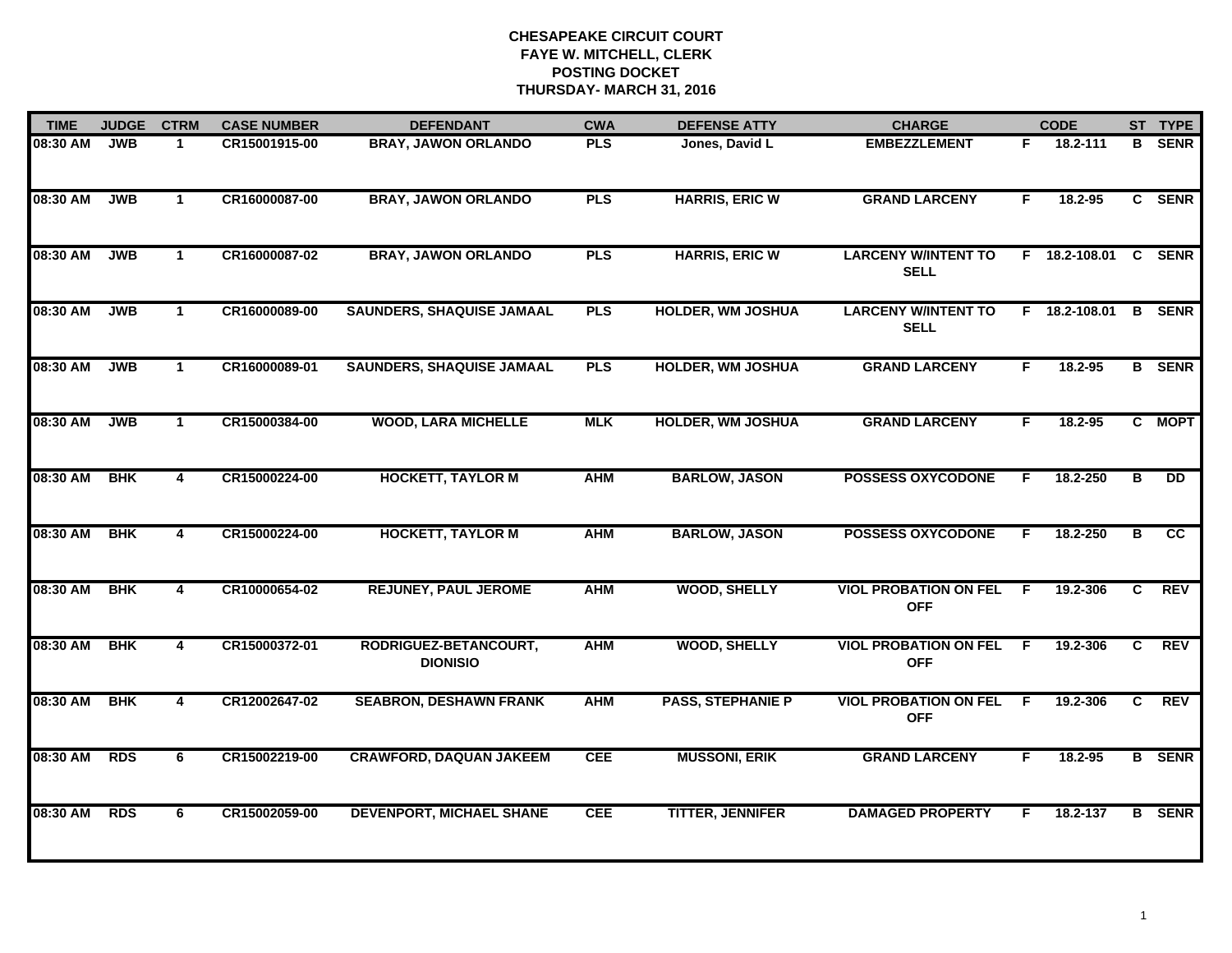| <b>TIME</b> | <b>JUDGE</b> | <b>CTRM</b> | <b>CASE NUMBER</b> | <b>DEFENDANT</b>                | <b>CWA</b> | <b>DEFENSE ATTY</b>        | <b>CHARGE</b>                                     |    | <b>CODE</b>     |              | ST TYPE       |
|-------------|--------------|-------------|--------------------|---------------------------------|------------|----------------------------|---------------------------------------------------|----|-----------------|--------------|---------------|
| 08:30 AM    | <b>RDS</b>   | 6           | CR16000003-00      | <b>DEVENPORT, MICHAEL SHANE</b> | <b>CEE</b> | Ortiz, Kathleen A          | <b>GRAND LARCENY</b>                              | F. | 18.2-95         |              | C SENR        |
| 08:30 AM    | <b>RDS</b>   | 6           | CR15000789-00      | <b>HALL, JOHN MICHAEL</b>       | <b>CEE</b> | <b>STOKES, MARK B</b>      | <b>CONCEALMENT</b>                                | F. | 18.2-103        |              | <b>B</b> SENR |
| 08:30 AM    | <b>RDS</b>   | 6           | CR15001303-00      | <b>HICKS, STEVEN LOWELL</b>     | <b>CEE</b> | <b>BURNSIDE, WILLIAM F</b> | <b>GRAND LARCENY</b>                              | F. | 18.2-95         |              | C SENR        |
| 08:30 AM    | <b>RDS</b>   | 6           | CR15001303-01      | <b>HICKS, STEVEN LOWELL</b>     | CEE        | <b>BURNSIDE, WILLIAM F</b> | <b>STOLEN PROPERTY:</b><br><b>SELL&gt;\$200</b>   |    | F 18.2-108.01   |              | C SENR        |
| 08:30 AM    | <b>RDS</b>   | 6           | CR15001303-03      | <b>HICKS, STEVEN LOWELL</b>     | <b>CEE</b> | <b>BURNSIDE, WILLIAM F</b> | <b>STOLEN PROPERTY: SELL</b><br>> \$200           |    | $F$ 18.2-108.01 | $\mathbf{C}$ | <b>SENR</b>   |
| 08:30 AM    | <b>RDS</b>   | 6           | CR15001303-05      | <b>HICKS, STEVEN LOWELL</b>     | <b>CEE</b> | <b>BURNSIDE, WILLIAM F</b> | <b>STOLEN PROPERTY:</b><br><b>SELL&gt;\$200</b>   |    | F 18.2-108.01 C |              | <b>SENR</b>   |
| 08:30 AM    | <b>RDS</b>   | 6           | CR15001303-06      | <b>HICKS, STEVEN LOWELL</b>     | <b>CEE</b> | <b>BURNSIDE, WILLIAM F</b> | <b>OBTAIN MONEY BY FALSE F</b><br><b>PRETENSE</b> |    | 18.2-178        | $\mathbf{c}$ | <b>SENR</b>   |
| 08:30 AM    | <b>RDS</b>   | 6           | CR15001303-17      | <b>HICKS, STEVEN LOWELL</b>     | <b>CEE</b> | <b>BURNSIDE, WILLIAM F</b> | <b>OBTAIN MONEY BY FALSE M</b><br><b>PRETENSE</b> |    | 18.2-178        |              | C SENR        |
| 08:30 AM    | <b>RDS</b>   | 6           | CR15001303-18      | <b>HICKS, STEVEN LOWELL</b>     | <b>CEE</b> | <b>BURNSIDE, WILLIAM F</b> | <b>OBTAIN MONEY BY FALSE</b><br><b>PRETENSE</b>   | M  | 18.2-178        |              | C SENR        |
| 08:30 AM    | <b>RDS</b>   | 6           | CR15001303-19      | <b>HICKS, STEVEN LOWELL</b>     | <b>CEE</b> | <b>BURNSIDE, WILLIAM F</b> | <b>OBTAIN MONEY BY FALSE M</b><br><b>PRETENSE</b> |    | 18.2-178        |              | C SENR        |
| 08:30 AM    | <b>RDS</b>   | 6           | CR15001303-20      | <b>HICKS, STEVEN LOWELL</b>     | <b>CEE</b> | <b>BURNSIDE, WILLIAM F</b> | <b>OBTAIN MONEY BY FALSE M</b><br><b>PRETENSE</b> |    | 18.2-178        | $\mathbf{c}$ | <b>SENR</b>   |
| 08:30 AM    | <b>RDS</b>   | 6           | CR11000991-04      | HOLLOWELL, CHRIS ANTONIO        | <b>CPO</b> | <b>BOUCHARD, JULIAN</b>    | <b>VIOL PROBATION ON FEL</b><br><b>OFF</b>        | F  | 19.2-306        | в            | <b>REV</b>    |
| 08:30 AM    | <b>RDS</b>   | 6           | CR15001529-00      | <b>SEELEY, GARY ALLEN</b>       | <b>BKF</b> | Jones, David L             | <b>CREDIT CARD FRAUD</b>                          | F. | 18.2-192        | B.           | <b>SENR</b>   |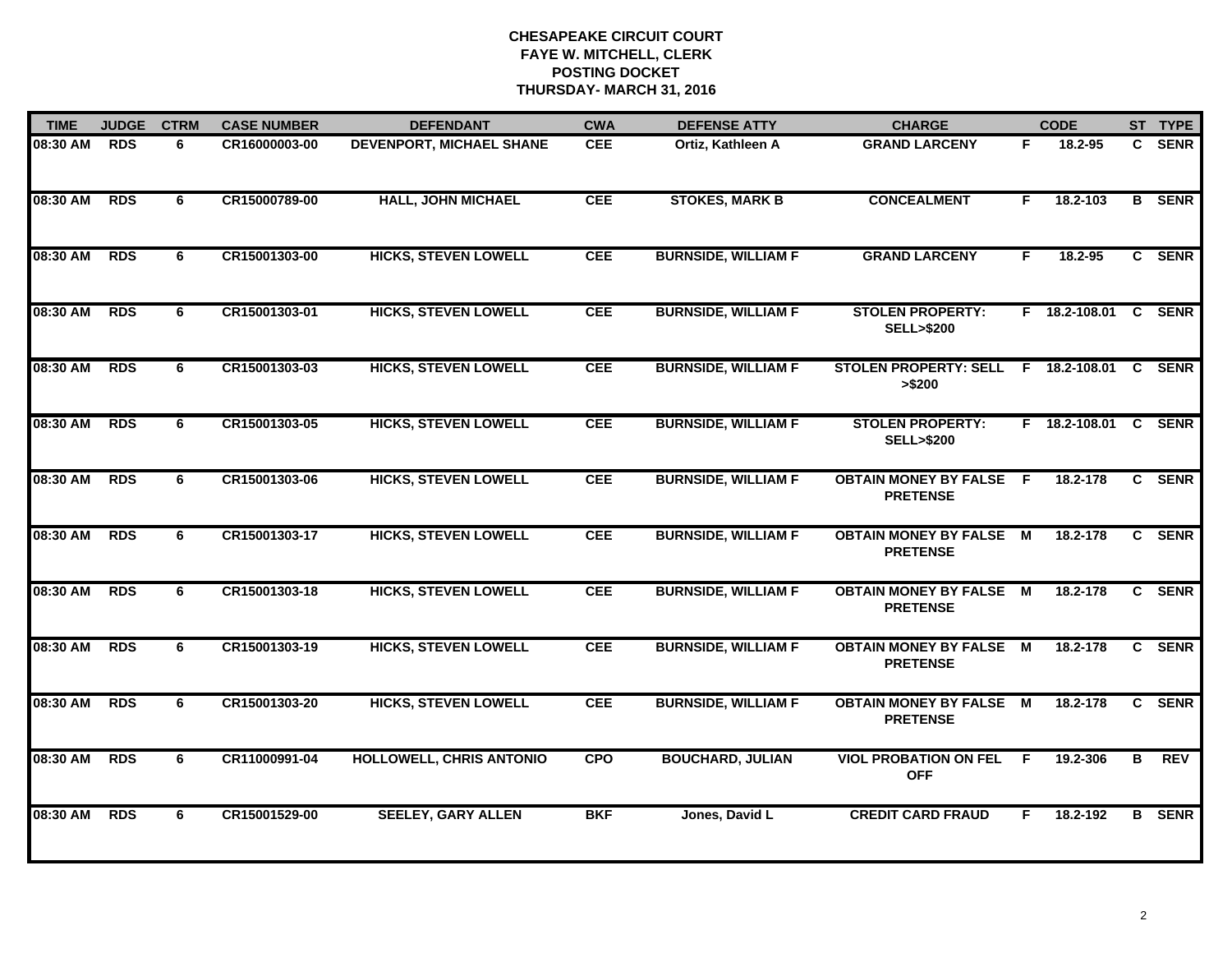| <b>TIME</b> | <b>JUDGE</b> | <b>CTRM</b>  | <b>CASE NUMBER</b> | <b>DEFENDANT</b>                 | <b>CWA</b> | <b>DEFENSE ATTY</b>      | <b>CHARGE</b>                                 |     | <b>CODE</b> |                | ST TYPE         |
|-------------|--------------|--------------|--------------------|----------------------------------|------------|--------------------------|-----------------------------------------------|-----|-------------|----------------|-----------------|
| 08:30 AM    | <b>RDS</b>   | 6            | CR15001529-01      | <b>SEELEY, GARY ALLEN</b>        | <b>BKF</b> | Jones, David L           | <b>CREDIT CARD FRAUD</b>                      | F.  | 18.2-195    |                | <b>B</b> SENR   |
| 08:30 AM    | <b>RDS</b>   | 6            | CR15001529-02      | <b>SEELEY, GARY ALLEN</b>        | <b>BKF</b> | Jones, David L.          | <b>ID THEFT W/INTENT TO</b><br><b>DEFRAUD</b> | F.  | 18.2-186.3  |                | <b>B</b> SENR   |
| 08:30 AM    | <b>RDS</b>   | 6            | CR15002197-00      | <b>VAUGHAN, CARSBY J</b>         | <b>SNS</b> | <b>PASS, STEPHANIE P</b> | <b>VIOL PROBATION ON FEL</b><br><b>OFF</b>    | F.  | 19.2-306    | $\overline{c}$ | <b>REV</b>      |
| 09:00 AM    | <b>JWB</b>   | $\mathbf 1$  | CR12002481-03      | <b>ANDERSON, MARK AARON</b>      | CLB        |                          | <b>VIOL PROBATION ON FEL</b><br><b>OFF</b>    | F   | 19.2-306    | $\mathbf{o}$   | DC.             |
| 09:00 AM    | <b>JWB</b>   | $\mathbf{1}$ | CR13001149-02      | <b>BUNKER, SHANNON MARIE</b>     | CLB        |                          | <b>VIOL PROBATION ON FEL</b><br><b>OFF</b>    | F.  | 19.2-306    | F.             | $\overline{DC}$ |
| 09:00 AM    | <b>JWB</b>   | $\mathbf{1}$ | CR12000704-01      | <b>CAMPSON, RUSTY LEIGH</b>      | CLB        |                          | <b>VIOL PROBATION ON FEL F</b><br><b>OFF</b>  |     | 19.2-306    | C.             | $\overline{DC}$ |
| 09:00 AM    | <b>JWB</b>   | $\mathbf{1}$ | CR13001747-06      | <b>EVANS, MARK CHRISTOPHER</b>   | CLB        |                          | <b>VIOL PROBATION ON FEL</b><br><b>OFF</b>    | - F | 19.2-306    | $\mathbf{o}$   | DC.             |
| 09:00 AM    | <b>JWB</b>   | $\mathbf{1}$ | CR14002479-00      | <b>EVANS, MARK CHRISTOPHER</b>   | CLB        |                          | <b>GRAND LARCENY</b>                          | F.  | 18.2-95     | $\mathbf{o}$   | DC              |
| 09:00 AM    | <b>JWB</b>   | $\mathbf 1$  | CR13001283-00      | <b>HOSKIE, JOHN FLOYD</b>        | CLB        |                          | <b>PETIT LARCENY 3RD</b><br><b>OFFENSE</b>    | F   | 18.2-96     | C              | $\overline{DC}$ |
| 09:00 AM    | <b>JWB</b>   | $\mathbf{1}$ | CR12000781-10      | <b>KIDD, NATHAN RAY</b>          | CLB        |                          | <b>VIOL PROBATION ON FEL</b><br><b>OFF</b>    | -F  | 19.2-306    | $\mathbf{o}$   | DC              |
| 09:00 AM    | <b>JWB</b>   | $\mathbf{1}$ | CR14000047-00      | <b>KIDD, NATHAN RAY</b>          | CLB        |                          | PETIT LARCENY 3RD OFF F                       |     | 18.2-96     | $\mathbf{o}$   | $\overline{DC}$ |
| 09:00 AM    | <b>JWB</b>   | $\mathbf{1}$ | CR14001792-02      | <b>MARSHALL, TIFFANY LAVERNE</b> | CLB        |                          | <b>VIOL PROBATION ON FEL</b><br><b>OFF</b>    | F.  | 19.2-306    | $\mathbf{o}$   | $\overline{DC}$ |
| 09:00 AM    | <b>JWB</b>   | $\mathbf 1$  | CR11002331-00      | <b>MELTON, JASON BRIAN</b>       | CLB        |                          | <b>GRAND LARCENY</b>                          | F.  | $18.2 - 95$ | $\mathbf{o}$   | DC              |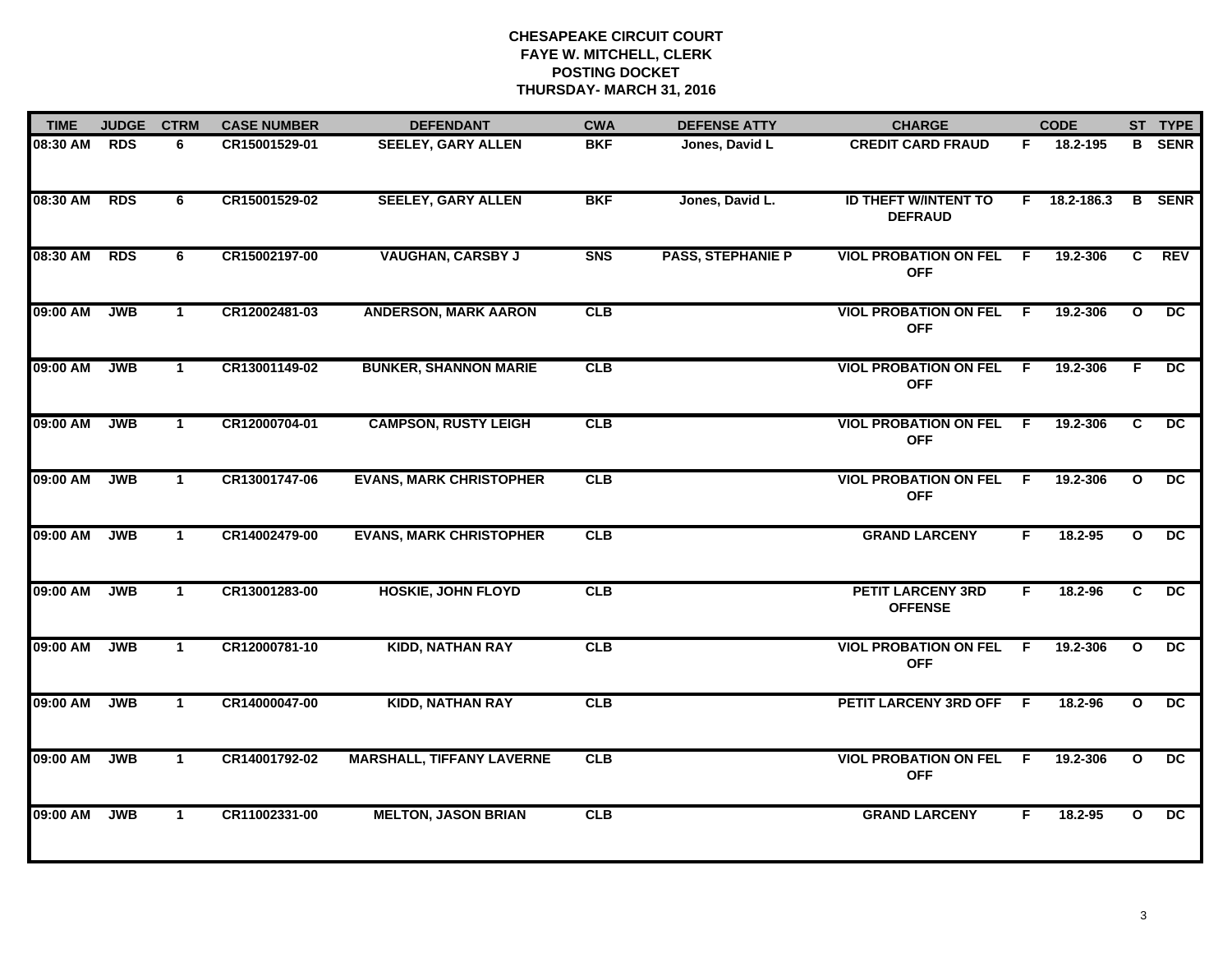| <b>TIME</b> | <b>JUDGE</b> | <b>CTRM</b>  | <b>CASE NUMBER</b> | <b>DEFENDANT</b>                   | <b>CWA</b> | <b>DEFENSE ATTY</b> | <b>CHARGE</b>                                   |                | <b>CODE</b> |                         | ST TYPE         |
|-------------|--------------|--------------|--------------------|------------------------------------|------------|---------------------|-------------------------------------------------|----------------|-------------|-------------------------|-----------------|
| 09:00 AM    | <b>JWB</b>   | $\mathbf{1}$ | CR12002864-00      | <b>MELTON, JASON BRIAN</b>         | <b>CLB</b> |                     | <b>GRAND LARCENY</b>                            | F.             | 18.2-95     | $\mathbf{o}$            | <b>DC</b>       |
| 09:00 AM    | <b>JWB</b>   | $\mathbf{1}$ | CR11003019-01      | <b>MOYLER, KEITH LAVON</b>         | CLB        |                     | <b>VIOL PROBATION ON FEL F</b><br><b>OFF</b>    |                | 19.2-306    | $\mathbf{o}$            | DC.             |
| 09:00 AM    | <b>JWB</b>   | $\mathbf{1}$ | CR13000558-06      | <b>MUNDIE, MATTHEW JOSEPH</b>      | CLB        |                     | <b>VIOL PROBATION ON FEL</b><br><b>OFF</b>      | $\overline{F}$ | 19.2-306    | $\overline{\mathbf{o}}$ | $\overline{DC}$ |
| 09:00 AM    | <b>JWB</b>   | $\mathbf 1$  | CR15001127-00      | <b>MUNDIE, MATTHEW JOSEPH</b>      | CLB        |                     | <b>POSSESS HEROIN</b>                           | F.             | 18.2-250    | $\mathbf{o}$            | $\overline{DC}$ |
| 09:00 AM    | <b>JWB</b>   | $\mathbf{1}$ | CR11001795-02      | <b>MYERS, PATRICIA LYNNE</b>       | CLB        |                     | <b>VIOL PROBATION ON FEL</b><br><b>OFF</b>      | F.             | 19.2-306    | $\mathbf{o}$            | DC.             |
| 09:00 AM    | <b>JWB</b>   | $\mathbf 1$  | CR12000207-01      | <b>RHODES, WILLIAM HERBERT; IV</b> | CLB        |                     | <b>VIOL PROBATION ON FEL F</b><br><b>OFF</b>    |                | 19.2-306    | $\mathbf{o}$            | DC              |
| 09:00 AM    | <b>JWB</b>   | $\mathbf{1}$ | CR13001767-00      | <b>SPRUILL, JENNIFER EUGENIA</b>   | CLB        |                     | <b>FORGE CHECK</b>                              | F.             | 18.2-172    | $\mathbf{o}$            | $\overline{DC}$ |
| 09:00 AM    | <b>JWB</b>   | $\mathbf{1}$ | CR10002306-01      | <b>WILLIAMS, DANLADI WILLIAMS</b>  | CLB        |                     | <b>VIOL PROBATION ON FEL</b><br><b>OFF</b>      | F.             | 19.2-306    | $\mathbf{o}$            | $\overline{DC}$ |
| 09:30 AM    | <b>RDS</b>   | 6            | CR16000455-00      | <b>ABDIWAHAB, HASSAN</b>           | <b>ABD</b> |                     | <b>FTA-WITNESS</b>                              | М              | 18.2-456    |                         | <b>ADAT</b>     |
| 09:30 AM    | <b>RDS</b>   | 6            | CR11000040-01      | <b>JIMENEZ, JOE ALFRED</b>         |            |                     | <b>VIOL GOOD BEHAV ON FEL F</b><br><b>OFF</b>   |                | 19.2-306    |                         | C ADAT          |
| 09:30 AM    | <b>RDS</b>   | 6            | CR15000844-00      | <b>LATHAN, PHILLIP; JR</b>         | <b>WHC</b> | Jones, David L      | <b>FORGE CHECK</b>                              | F.             | 18.2-172    | C                       | <b>TBS</b>      |
| 09:30 AM    | <b>RDS</b>   | 6            | CR15000844-01      | <b>LATHAN, PHILLIP; JR</b>         | <b>WHC</b> | Jones, David L      | <b>UTTER FORGED CHECK</b>                       | F.             | 18.2-172    | $\overline{c}$          | <b>TBS</b>      |
| 09:30 AM    | <b>RDS</b>   | 6            | CR15000844-02      | <b>LATHAN, PHILLIP; JR</b>         | <b>WHC</b> | Jones, David L      | <b>OBTAIN MONEY/FALSE</b><br><b>PRET-ATTMPT</b> | F.             | 18.2-178    | $\mathbf{C}$            | <b>TBS</b>      |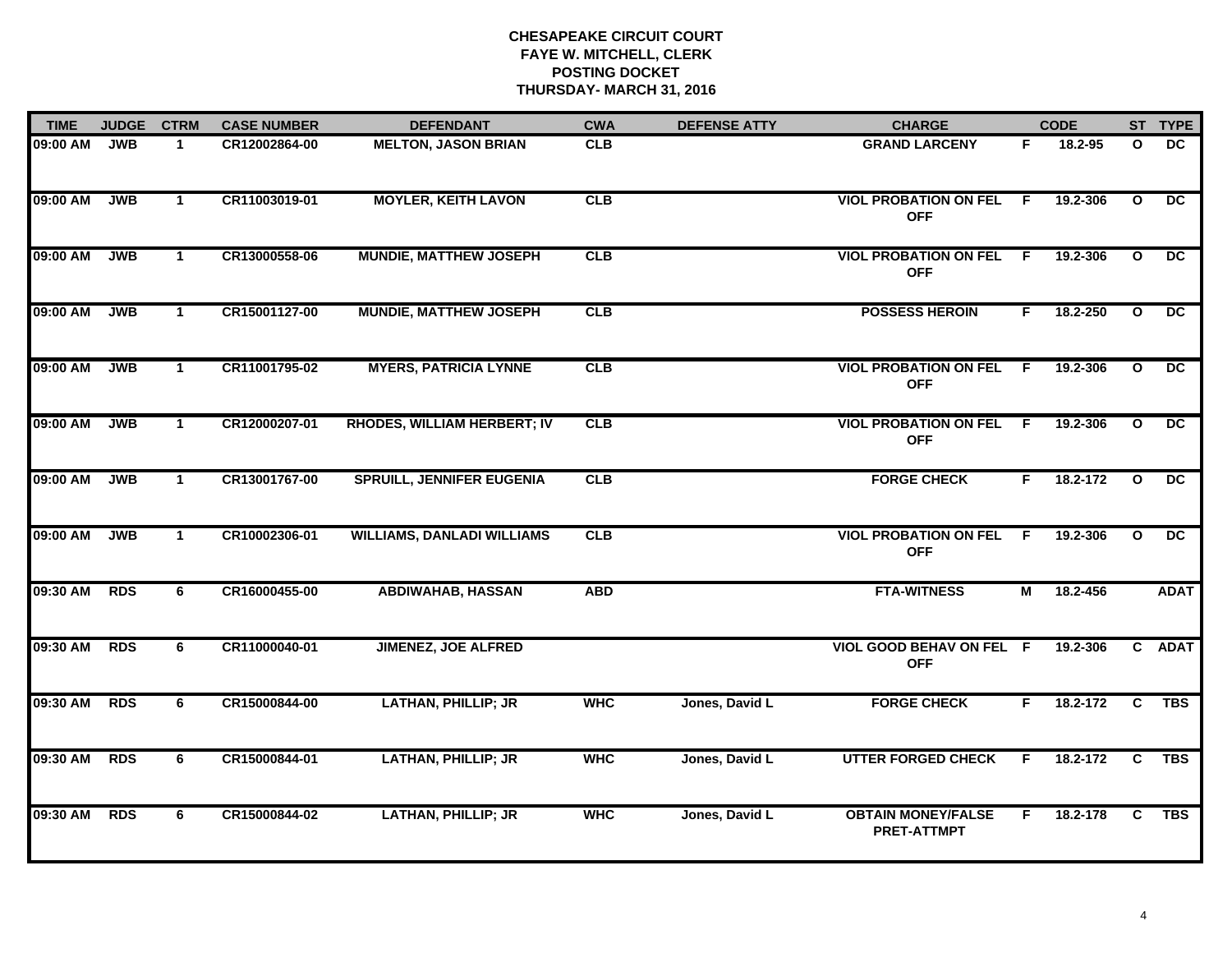| <b>TIME</b> | <b>JUDGE</b> | <b>CTRM</b>             | <b>CASE NUMBER</b> | <b>DEFENDANT</b>               | <b>CWA</b> | <b>DEFENSE ATTY</b>      | <b>CHARGE</b>                                   |    | <b>CODE</b> |                | ST TYPE       |
|-------------|--------------|-------------------------|--------------------|--------------------------------|------------|--------------------------|-------------------------------------------------|----|-------------|----------------|---------------|
| 09:30 AM    | <b>RDS</b>   | 6                       | CR15000844-03      | LATHAN, PHILLIP; JR            | <b>WHC</b> |                          | <b>FTA-TRIAL</b>                                | М  | 18.2-456    | C.             | <b>ADAT</b>   |
| 09:30 AM    | <b>RDS</b>   | 6                       | CR07A04937-01      | <b>ROSE, JAMES EUGENE</b>      |            |                          | <b>VIOL PROBATION ON FEL</b><br><b>OFF</b>      | E  | 19.2-306    |                | C ADAT        |
| 10:00 AM    | <b>BHK</b>   | $\overline{\mathbf{4}}$ | CR16000035-00      | <b>BELL, SOPHIA MONIQUE</b>    | <b>CPO</b> | Jones, David L.          | <b>POSSESS HEROIN</b>                           | F  | 18.2-250    |                | C TRYL        |
| 10:00 AM    | <b>BHK</b>   | 4                       | CR16000365-00      | <b>BILLINGSLEY, LEROY</b>      | <b>AHM</b> | <b>BOUCHARD, JULIAN</b>  | <b>CREDIT CARD THEFT</b>                        | F  | 18.2-192    | $\mathbf{c}$   | <b>PLEA</b>   |
| 10:00 AM    | <b>BHK</b>   | $\overline{\mathbf{4}}$ | CR16000365-01      | <b>BILLINGSLEY, LEROY</b>      | <b>AHM</b> | <b>BOUCHARD, JULIAN</b>  | <b>CREDIT CARD THEFT</b>                        | F  | 18.2-192    |                | C PLEA        |
| 10:00 AM    | <b>BHK</b>   | 4                       | CR16000365-02      | <b>BILLINGSLEY, LEROY</b>      | <b>AHM</b> | <b>BOUCHARD, JULIAN</b>  | <b>CREDIT CARD THEFT</b>                        | F. | 18.2-192    | $\mathbf{c}$   | <b>PLEA</b>   |
| 10:00 AM    | <b>BHK</b>   | 4                       | CR16000365-03      | <b>BILLINGSLEY, LEROY</b>      | <b>AHM</b> | <b>BOUCHARD, JULIAN</b>  | <b>POSSESS COCAINE</b>                          | F. | 18.2-250    | $\overline{c}$ | <b>PLEA</b>   |
| 10:00 AM    | <b>BHK</b>   | 4                       | CR16000365-04      | <b>BILLINGSLEY, LEROY</b>      | <b>AHM</b> | <b>BOUCHARD, JULIAN</b>  | <b>PETIT LARCENY: 3RD+</b><br><b>CONVICTION</b> | F. | 18.2-104    | $\mathbf{c}$   | <b>PLEA</b>   |
| 10:00 AM    | <b>BHK</b>   | 4                       | CR15002145-00      | <b>BLACKMAN, MALIK DIOP</b>    | <b>ASA</b> | <b>DRAPER, ANTHONY</b>   | <b>ROBBERY</b>                                  | F. | 18.2-58     |                | C TRYL        |
| 10:00 AM    | <b>BHK</b>   | 4                       | CR16000109-00      | <b>BOONE, ALICIA DAWN</b>      | <b>PLS</b> | <b>JONES, DAVID</b>      | <b>CREDIT CARD THEFT</b>                        | F  | 18.2-192    |                | <b>B</b> TRYL |
| 10:00 AM    | <b>BHK</b>   | 4                       | CR16000109-01      | <b>BOONE, ALICIA DAWN</b>      | <b>PLS</b> | Jones, David L           | <b>CREDIT CARD FRAUD</b>                        | F. | 18.2-195    |                | <b>B</b> TRYL |
| 10:00 AM    | <b>BHK</b>   | $\overline{4}$          | CR15001928-00      | <b>DARBY, LOIS DANIELLE</b>    | <b>AMF</b> | <b>MASON, SHARON</b>     | <b>MALICIOUS WOUNDING</b>                       | F  | $18.2 - 51$ |                | C MENT        |
| 10:00 AM    | <b>BHK</b>   | 4                       | CR16000062-00      | <b>ELLIOTT, LAMONT ANTOINE</b> | <b>WHC</b> | <b>HOLDER, WM JOSHUA</b> | <b>FORGE CHECK</b>                              | F  | 18.2-172    |                | C TRYL        |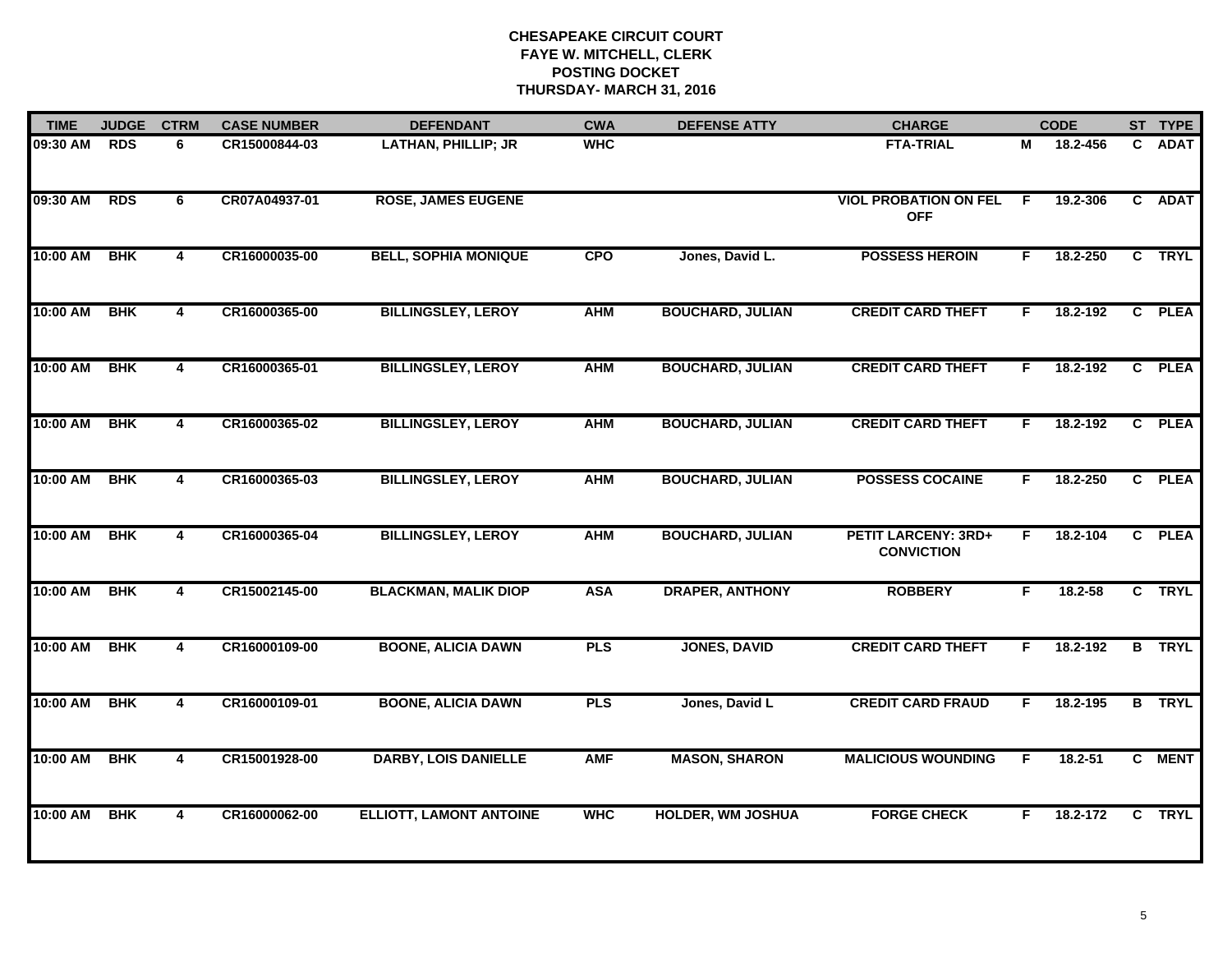| <b>TIME</b> | <b>JUDGE</b> | <b>CTRM</b>             | <b>CASE NUMBER</b> | <b>DEFENDANT</b>               | <b>CWA</b> | <b>DEFENSE ATTY</b>       | <b>CHARGE</b>                                      |     | <b>CODE</b>   |    | ST TYPE       |
|-------------|--------------|-------------------------|--------------------|--------------------------------|------------|---------------------------|----------------------------------------------------|-----|---------------|----|---------------|
| 10:00 AM    | <b>BHK</b>   | 4                       | CR16000062-01      | <b>ELLIOTT, LAMONT ANTOINE</b> | <b>WHC</b> | <b>HOLDER, WM JOSHUA</b>  | <b>UTTER FORGED CHECK</b>                          | F.  | 18.2-172      | C. | <b>TRYL</b>   |
| 10:00 AM    | <b>BHK</b>   | $\overline{4}$          | CR16000062-02      | <b>ELLIOTT, LAMONT ANTOINE</b> | <b>WHC</b> | <b>HOLDER, WM HOLDER</b>  | <b>OBTAIN MONEY/FALSE</b><br><b>PRET-ATTMP</b>     | F.  | 18.2-178      |    | C TRYL        |
| 10:00 AM    | <b>BHK</b>   | 4                       | CR16000620-00      | <b>ERICKSON, MICHAEL ZION</b>  | <b>MLK</b> | <b>BLACK, HUGH E; III</b> | <b>BOMB/BURN THREAT:</b><br>ACCUSED>=15Y           | F.  | $18.2 - 83$   |    | <b>B</b> PLEA |
| 10:00 AM    | <b>BHK</b>   | 4                       | CR16000603-00      | <b>FUNAI, CHRISTOPHER SEAN</b> | CLB        | <b>MORRIS, DIALLO K</b>   | <b>GRAND LARCENY</b>                               | F.  | $18.2 - 95$   |    | <b>B</b> BOND |
| 10:00 AM    | <b>BHK</b>   | 4                       | CR16000603-01      | <b>FUNAI, CHRISTOPHER SEAN</b> | CLB        | <b>MORRIS, DIALLO K</b>   | <b>ATTEMPT OBTAIN MONEY</b>                        | -F. | 18.2-178      |    | <b>B</b> BOND |
| 10:00 AM    | <b>BHK</b>   | 4                       | CR16000603-02      | <b>FUNAI, CHRISTOPHER SEAN</b> | <b>CLB</b> | <b>MORRIS, DIALLO K</b>   | <b>CONSPIRE OBTAIN MONEY F</b>                     |     | 18.2-178      |    | <b>B</b> BOND |
| 10:00 AM    | <b>BHK</b>   | $\overline{\mathbf{4}}$ | CR14001971-01      | <b>HARPER, RICKY MELVIN</b>    | <b>LBG</b> |                           | <b>VIOL PROBATION ON FEL</b><br><b>OFF</b>         | F.  | 19.2-306      | F. | <b>MOT</b>    |
| 10:00 AM    | <b>BHK</b>   | $\overline{4}$          | CR15001947-00      | <b>JONES, DUNCAN GREGORY</b>   | <b>AHM</b> | <b>BLACK, HUGH E; III</b> | <b>HIT &amp; RUN (ACC)</b>                         |     | F C.46.2-894  |    | <b>B</b> TRYL |
| 10:00 AM    | <b>BHK</b>   | 4                       | CR16000244-00      | <b>MORTON, ANTOINE DAVID</b>   | CLB        | <b>PASS, STEPHANIE P</b>  | <b>VIOL PROBATION ON FEL</b><br><b>OFF</b>         | -F  | 19.2-306      |    | C BOND        |
| 10:00 AM    | <b>BHK</b>   | $\overline{\mathbf{4}}$ | CR16000025-00      | <b>NORMAND, TYLER MARTIN</b>   | <b>MLK</b> | <b>BLACK, HUGH E; III</b> | <b>MALICIOUS WOUNDING LEO- F</b><br><b>ATTEMPT</b> |     | $18.2 - 51.1$ |    | C BOND        |
| 10:00 AM    | <b>BHK</b>   | $\overline{4}$          | CR16000025-01      | <b>NORMAND, TYLER MARTIN</b>   | <b>MLK</b> | <b>BLACK, HUGH E; III</b> | <b>MALICIOUS WOUNDING LEO- F</b><br><b>ATTEMPT</b> |     | $18.2 - 51.1$ |    | C BOND        |
| 10:00 AM    | <b>BHK</b>   | $\overline{\mathbf{4}}$ | CR16000025-02      | <b>NORMAND, TYLER MARTIN</b>   | <b>MLK</b> | <b>BLACK, HUGH E; III</b> | <b>MALICIOUS WOUNDING LEO- F</b><br><b>ATTEMPT</b> |     | $18.2 - 51.1$ |    | C BOND        |
| 10:00 AM    | <b>BHK</b>   | 4                       | CR16000025-03      | <b>NORMAND, TYLER MARTIN</b>   | <b>MLK</b> | <b>BLACK, HUGH E; III</b> | <b>MALIC SHOOT/THRW AT LEO F</b><br><b>CAR</b>     |     | 18.2-154      |    | C BOND        |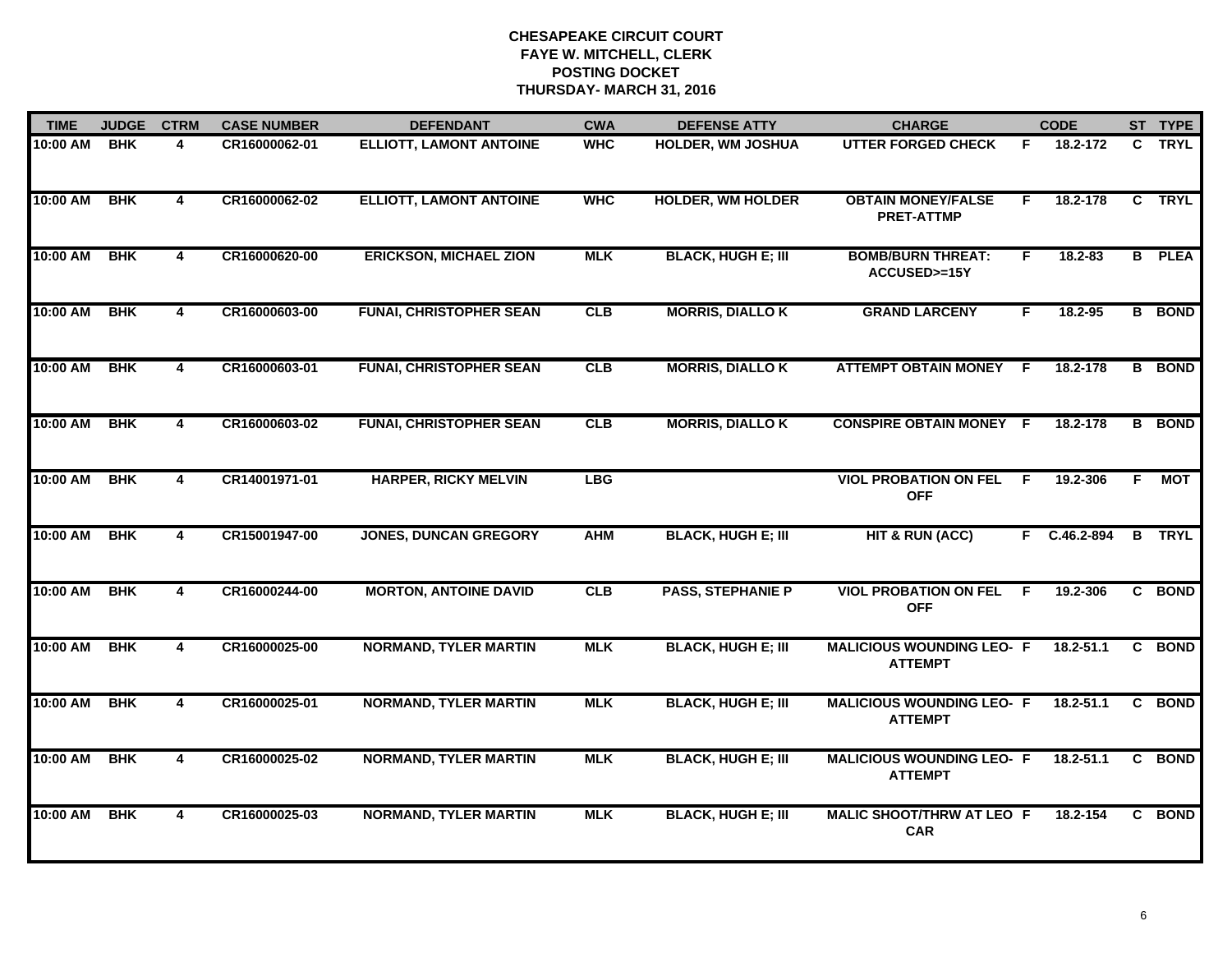| <b>TIME</b> | <b>JUDGE</b> | <b>CTRM</b> | <b>CASE NUMBER</b> | <b>DEFENDANT</b>                   | <b>CWA</b> | <b>DEFENSE ATTY</b>     | <b>CHARGE</b>                                              |              | <b>CODE</b> | <b>ST</b> | <b>TYPE</b> |
|-------------|--------------|-------------|--------------------|------------------------------------|------------|-------------------------|------------------------------------------------------------|--------------|-------------|-----------|-------------|
| 10:00 AM    | <b>BHK</b>   | 4           | CR16000598-00      | <b>PARHAM, STEVEN DEWITT</b>       | <b>DAM</b> | THIBAULT, AMANDA R      | <b>BOND APPEAL</b>                                         | $\mathbf{o}$ | 19.2-124    |           | C BOND      |
| 10:00 AM    | <b>BHK</b>   | 4           | CR16000183-00      | <b>STATON, JEREMY TERRELL</b>      | <b>AMF</b> | Buyrn, William E.       | <b>STATUTORY BURGLARY</b>                                  | F.           | 18.2-91     | C.        | <b>TRYL</b> |
| 10:00 AM    | BHK          | 4           | CR16000183-01      | <b>STATON, JEREMY TERRELL</b>      | <b>AMF</b> | Buyrn, William E.       | <b>ASSAULT &amp; BATTERY</b>                               | М            | $18.2 - 57$ | C.        | <b>TRYL</b> |
| 10:00 AM    | <b>BHK</b>   | 4           | CR16000384-00      | <b>TRAVIS, CHRISTOPHER MICHAEL</b> | <b>ASA</b> | <b>JONES, M COLSTON</b> | <b>POSS</b><br><b>METHYLENEDIOXYAMPHET</b><br><b>AMINE</b> | F.           | 18.2-250    | C.        | <b>PLEA</b> |
| 10:00 AM    | <b>BHK</b>   | 4           | CR16000384-01      | <b>TRAVIS, CHRISTOPHER MICHAEL</b> | <b>ASA</b> | <b>JONES, M COLSTON</b> | <b>POSSESS MARIJUANA</b>                                   | м            | 18.2-250.1  | C.        | <b>PLEA</b> |
| 10:00 AM    | <b>BHK</b>   | 4           | CR16000384-02      | <b>TRAVIS, CHRISTOPHER MICHAEL</b> | <b>ASA</b> | <b>JONES, M COLSTON</b> | <b>RESISTING ARREST</b>                                    | м            | 18.2-479.1  | C.        | <b>PLEA</b> |
| 10:00 AM    | <b>BHK</b>   | 4           | CR16000005-00      | <b>WILLIAMS, BETTYE RENEE</b>      | <b>CLB</b> | Black, Hugh E.; III     | PETIT LARCENY; 3RD+ OFF F                                  |              | 18.2-104    | B         | <b>TRYL</b> |